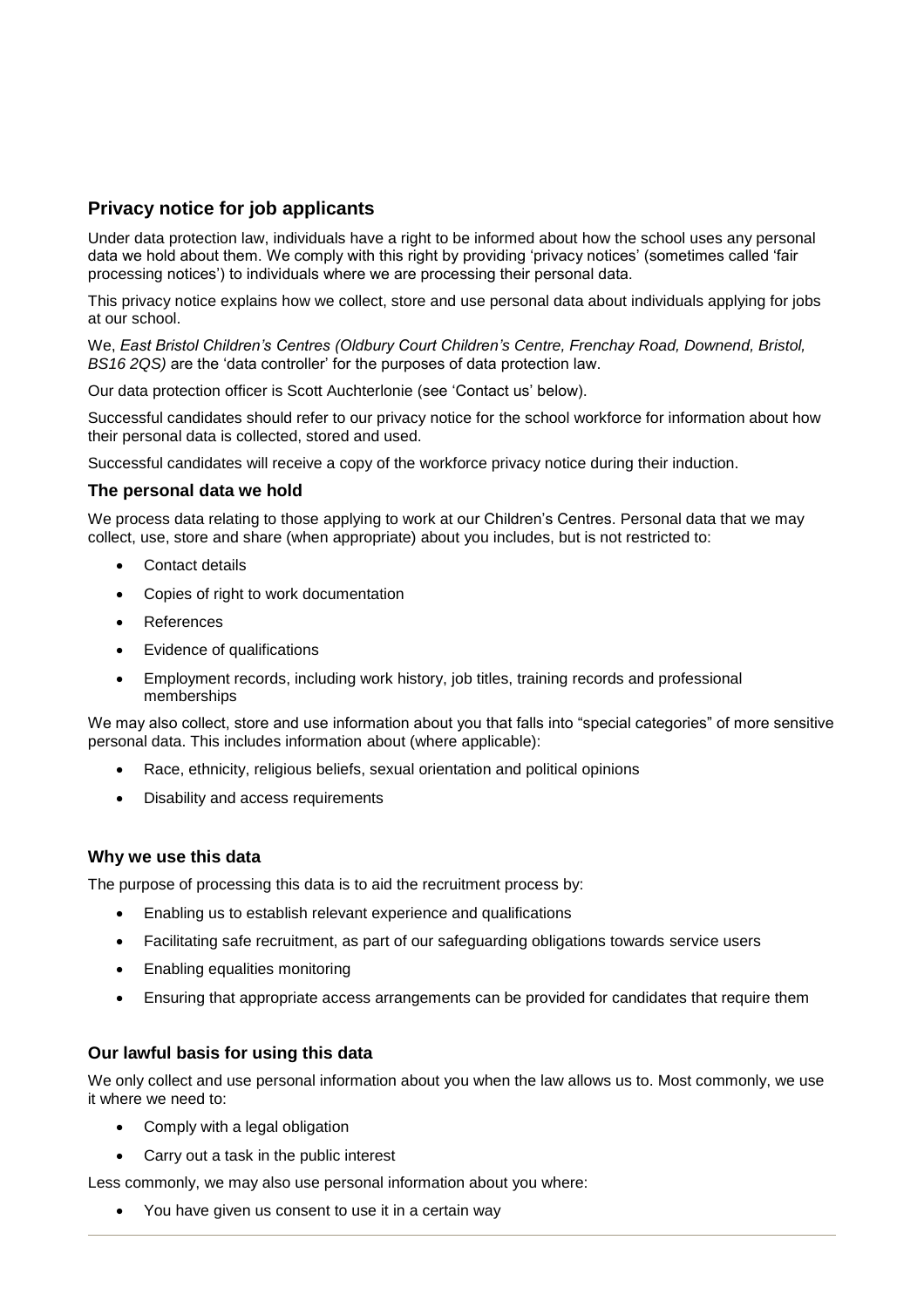We need to protect your vital interests (or someone else's interests)

Where you have provided us with consent to use your data, you may withdraw this consent at any time. We will make this clear when requesting your consent, and explain how you go about withdrawing consent if you wish to do so.

Some of the reasons listed above for collecting and using personal information about you overlap, and there may be several grounds which justify the school's use of your data.

## **Collecting this information**

While the majority of the information we collect from you is mandatory, there is some information that you can choose whether or not to provide to us.

Whenever we seek to collect information from you, we make it clear whether you must provide this information (and if so, what the possible consequences are of not complying), or whether you have a choice.

## **How we store this data**

Personal data we collect as part of the job application process is stored in line with our data protection policy/records management policy.

When it is no longer required, we will delete your information in accordance with our record retention schedule.

[https://www.bristol.gov.uk/documents/20182/33519/Retention+schedule/1cda1000-5009-452f-83e5-](https://www.bristol.gov.uk/documents/20182/33519/Retention+schedule/1cda1000-5009-452f-83e5-22578e8305be) [22578e8305be](https://www.bristol.gov.uk/documents/20182/33519/Retention+schedule/1cda1000-5009-452f-83e5-22578e8305be)

### **Data sharing**

We do not share information about you with any third party without your consent unless the law and our policies allow us to do so.

Where it is legally required, or necessary (and it complies with data protection law), we may share personal information about you with:

- *Our local authority – to meet our legal obligations to share certain information with it, such as shortlists of candidates for a headteacher position*
- *Suppliers and service providers – to enable them to provide the service we have contracted them for, such as HR and recruitment support*
- *Professional advisers and consultants*
- *Employment and recruitment agencies*

### **Transferring data internationally**

Where we transfer personal data to a country or territory outside the European Economic Area, we will do so in accordance with data protection law.

### **Your rights**

**How to access the personal information we hold about you**